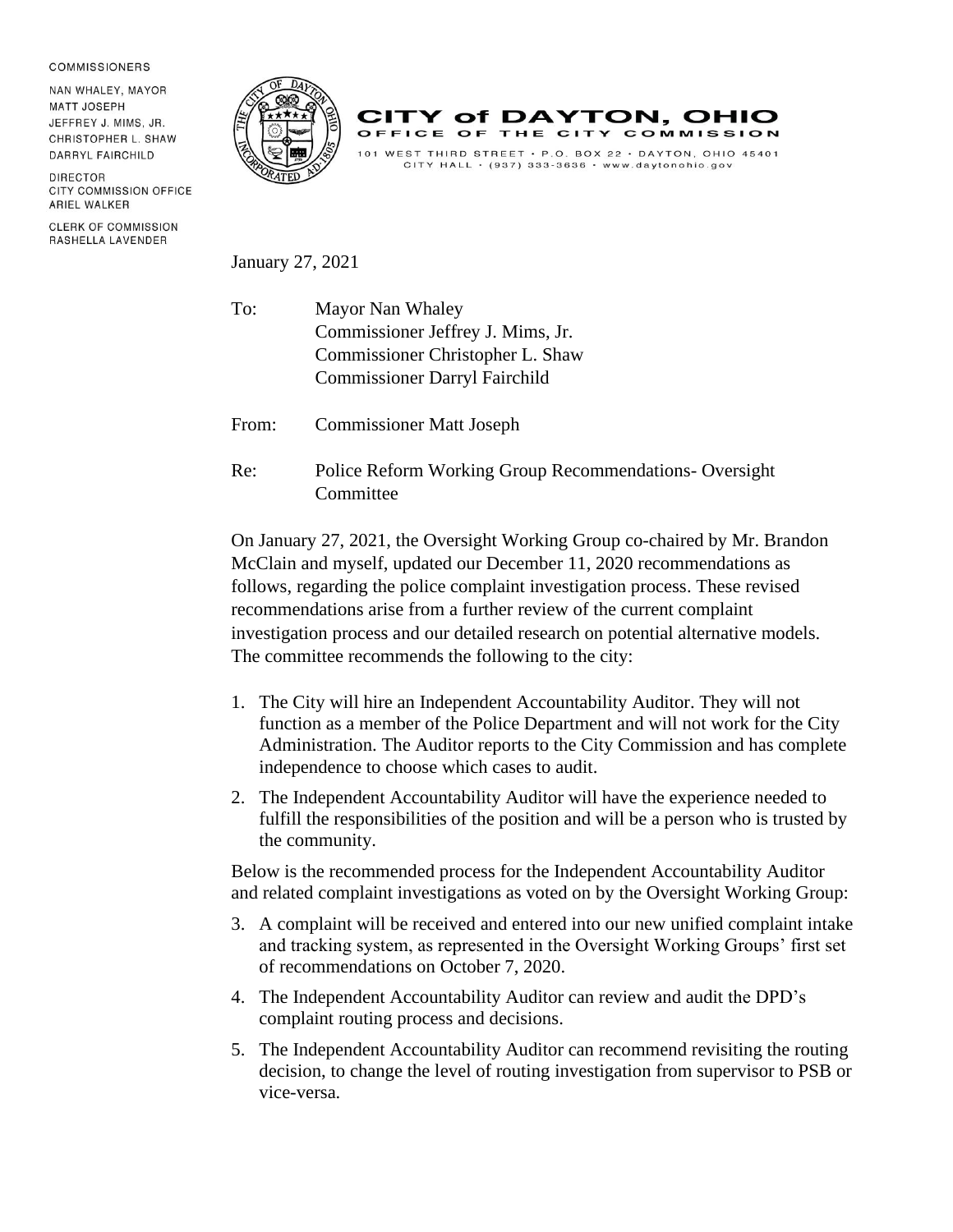- 6. As the Investigation proceeds, the Independent Accountability Auditor has the authority to observe any complaint investigation at either level, can sit in on interviews, can see reports, forms, and other paperwork related to the investigation, and if a key witness has not been interviewed by police, they can recommend police interview that witness with the Auditor present. The Auditor has the authority to immediately act to address any deficiencies they detect by notifying the designated official at the PSB of their concerns. If their concerns aren't answered, the IAA will elevate their concerns to the person the IAA reports to in senior leadership for resolution.
- 7. Once the investigation has been completed, DPD will make available to the Independent Accountability Auditor their final evaluation or report. The Independent Accountability Auditor will audit the speed of the responses to complainants to ensure that they have all documentation needed to file an appeal in the new appeals process within the 30-day window.

Below are the other recommended duties and guidelines for the Independent Accountability Auditor to fulfill in their role as voted on by the Oversight Working Group:

- 8. The Independent Accountability Auditor will also have the authority to observe and review non-complaint investigations, the cases that originate within the police department.
- 9. The Independent Accountability Auditor will watch closely for patterns of misconduct or other opportunities for improvement and will alert the Clerk of Commission of these in writing, along with recommendations for policy or process changes to alleviate them.
- 10. The Independent Accountability Auditor will submit a report to the Clerk of Commission each September  $1<sup>st</sup>$  and March  $1<sup>st</sup>$  detailing the overall number of cases, how many cases originated from citizen complaints and how many came from inside the police department, the number of cases that they have audited, and what the outcomes of those cases were. These reports will be presented at regular City Commission meetings.
- 11. The Independent Accountability Auditor will be requested to audit a variety of types of cases in order to ensure quality investigations across the board and to detect patterns and will inform City Commission of any findings. The mix of types of cases that the Independent Accountability Auditor may be required to audit will be reviewed and potentially modified annually by City Commission.
- 12. The Independent Accountability Auditor will sit on the Policy Review Committee.

Per the working group's charter, the Dayton City Commission has 30 days to respond to the group with one of three options: accept the recommendations, reject the recommendations, or ask the group for further information to be able to evaluate the recommendations.